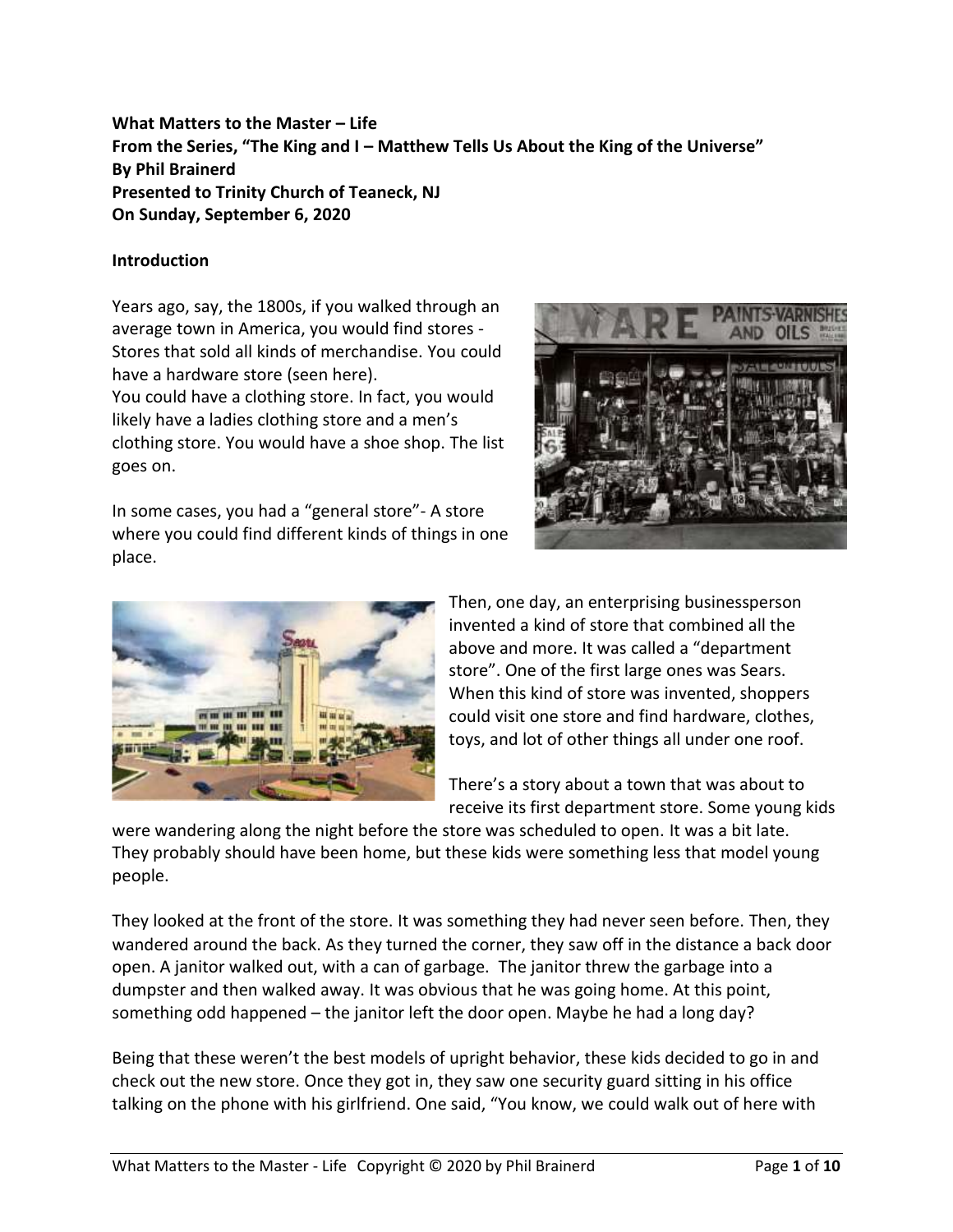anything we wanted." Now, although these weren't the best-behaved young people, but they weren't the worst, either. They weren't criminals. But having said that, they weren't above a little mischief. *They decided that it might be fun to switch a few price tags.*

They started in the hardware department. To tell the story, we'll use today's dollars. A \$500 table saw got the price tag from a \$10 hammer, and vice versa. A \$100 specialty drill got the price tag from a 50-cent box of nails. This happened all over the department.

The kids then moved on to the sporting goods. A \$400 family sized tent got the price tag from a \$10 box of golf balls. A \$1200 hunting rifle got the price tag from \$10 baseball cap.

The clothing department came next. In the center of the department was a beautiful mink coat. The price tag - \$5,000. That price tag was traded with the tag on a 25-cent replacement button.

When the doors of the store opened the next day, a flood of customers were met with a store full of the craziest prices anyone had ever seen. Things ranging from a 50-cent mink coat to a \$5,000 plastic button. I think the security guard wound up looking for a new job.

We're in our series, "The King and I – Matthew Tells us about the King of the Universe." We're working out way through the Gospel of Matthew. In this session, we're in a sub-series that we're calling, "What Matters to the Master." We can summarize this series with a simple statement:

For the Master to be your Master, what matters to the Master must matter to you.

When you talk about what matters, you're talking about values. One way to think about values is to ask – "What are you willing to spend money on?" Our opening story today talked about values. Some things in a department store are valuable. They're worth a lot, so they have a high price tag. Other things that aren't worth as much have a small price tag.

We're going to learn today that our world is like the department store in our story. In the story, somebody snuck in and changed all the price tags. Our world has the same problem. Our Creator made the world. He filled it with things that are valuable to him - Things that matter to him. If they didn't matter, he wouldn't have bothered making them. Although everything matters on some level, some things matter more. Some of those things matter a lot.

Sadly, it's as though someone snuck into our world and changed all the price tags. Things that matter greatly to the Creator don't matter much to the average resident of planet earth. Things that don't matter much to the Creator are regarded as highly valuable by many of the world's residents.

Today, we're going to learn about something that is very valuable to God. It matters a great deal. Sadly, it's not regarded as highly by many people. What is it? We're going to learn today that Human life matters to the Master.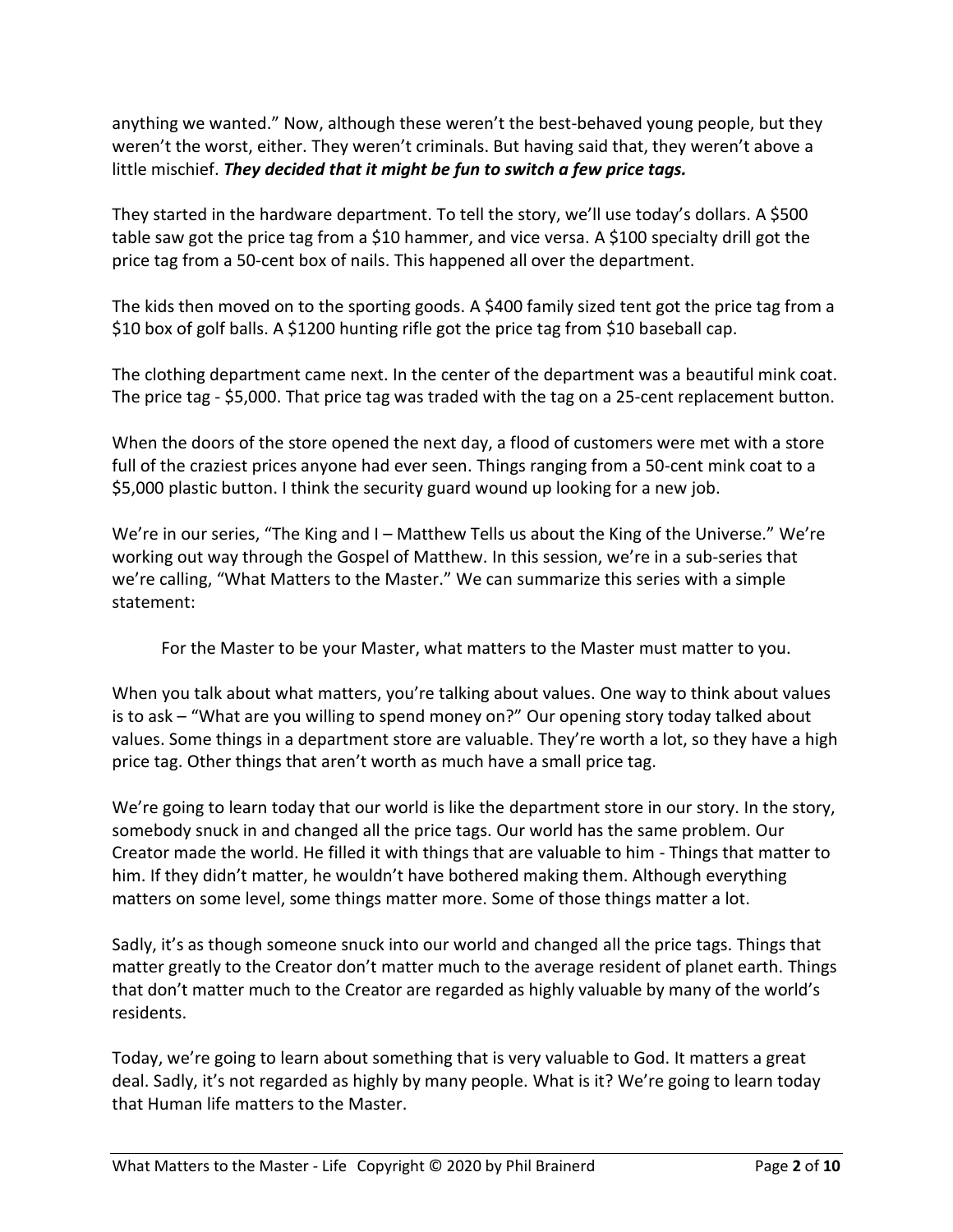Let's read in Matthew Chapter 5

21 "You have heard that it was said to the people long ago, 'You shall not murder, and anyone who murders will be subject to judgment.' 22 But I tell you that anyone who is angry with a brother or sister will be subject to judgment. Again, anyone who says to a brother or sister, 'Raca,' is answerable to the court. And anyone who says, 'You fool!' will be in danger of the fire of hell. 23 "Therefore, if you are offering your gift at the altar and there remember that your brother or sister has something against you, 24 leave your gift there in front of the altar. First go and be reconciled to them; then come and offer your gift. 25 "Settle matters quickly with your adversary who is taking you to court. Do it while you are still together on the way, or your adversary may hand you over to the judge, and the judge may hand you over to the officer, and you may be thrown into prison. 26 Truly I tell you, you will not get out until you have paid the last penny. (Matthew 5:21-26)

What does all this mean? Let's take it apart. We'll start with the first thought.

"You have heard that it was said to the people long ago, 'You shall not murder…" (v 21)

Why does Jesus want to discuss murder? Let's review what came before this. In our last session, we said that God's Word matters to the Master. When Jesus discussed this, he told us there was a problem. He referred to the collection of writings called the Law and the Prophets. Today we know these are the "Old Testament". Jesus told us that this whole body of writing was important. However, some wanted to diminish parts.

Therefore anyone who sets aside one of the least of these commands and teaches others accordingly will be called least in the kingdom of heaven, (Matthew 5:19)

Although Jesus didn't say specifically who, we got a strong hint in the passage we studied:

For I tell you that unless your righteousness surpasses that of the Pharisees and the teachers of the law, you will certainly not enter the kingdom of heaven. (v 20)

We learned in our last session that the Pharisees and Teachers of the Law had some problems. Even though they were religious leaders, they weren't righteous enough to get into heaven. They were excluding and diminishing parts of the Law and the Prophets. Another way of saying this is that the religious leaders were getting things wrong.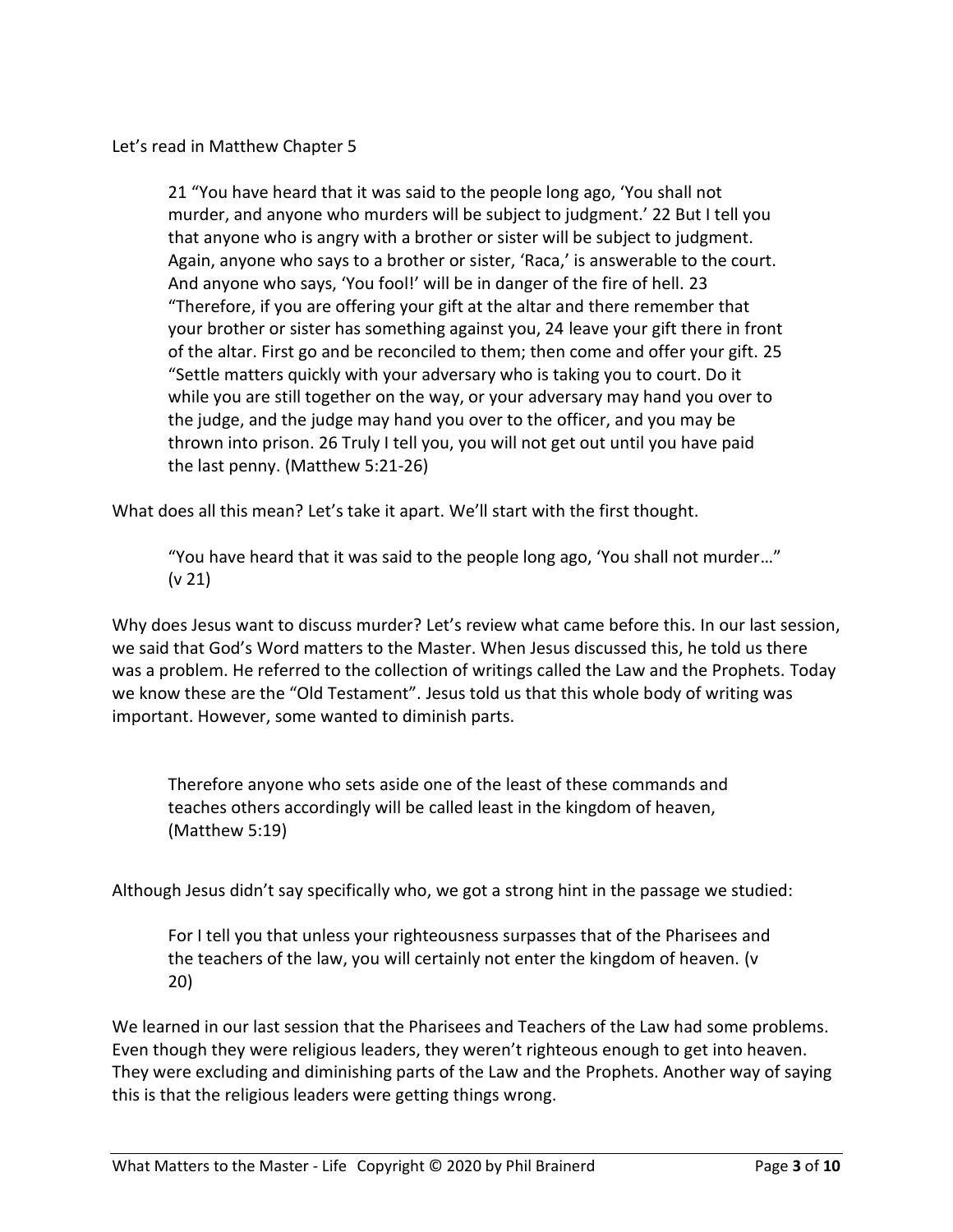Jesus is now going to do two things. First, he's going to continue telling us about the things that are important to him. He's telling us what matters to the Master. Second, he's going to start describing the ways that the religious leaders were getting these things wrong and his followers can get them right.

Let's look at that first part: What Matters to the Master. After telling us that god's Word matters, Jesus talks about murder. Let's go deeper and ask: Why is murder a bad thing? Because human life matters to the Master. Murder destroys life. It also destroys what God intends for human life.

Why do we believe that Human life is important to God? I've spoken about this at length in the past, so let's summarize. (If you'd like to learn more, go to my message, "Life Answers In Genesis: You Are Special")

Once again, we go back to the beginning: Genesis 1. The Genesis story outlines the process by which God created the heavens and the earth. Let's look at a few steps along the way.

And God said, "Let there be light," and there was light. 4 God saw that the light was good, (Genesis 1:3)

God starts by creating light. He declares that the light is "good."

Then God creates the land and the sea.

God called the dry ground "land," and the gathered waters he called "seas." And God saw that it was good. (v 10)

Light  $-$  good. Land and sea  $-$  good.

Now it's time for some landscaping.

The land produced vegetation: plants bearing seed according to their kinds and trees bearing fruit with seed in it according to their kinds. And God saw that it was good. (v 12)

Light – good. Land and sea – good. Plants – good. This goes on for a while. God creates aquatic creatures in the water and then birds and animals. All of this he calls "good".

Finally, God makes human life. Human life completes what God has made. Here's what God then said:

God saw all that he had made, and it was very good. (v 31)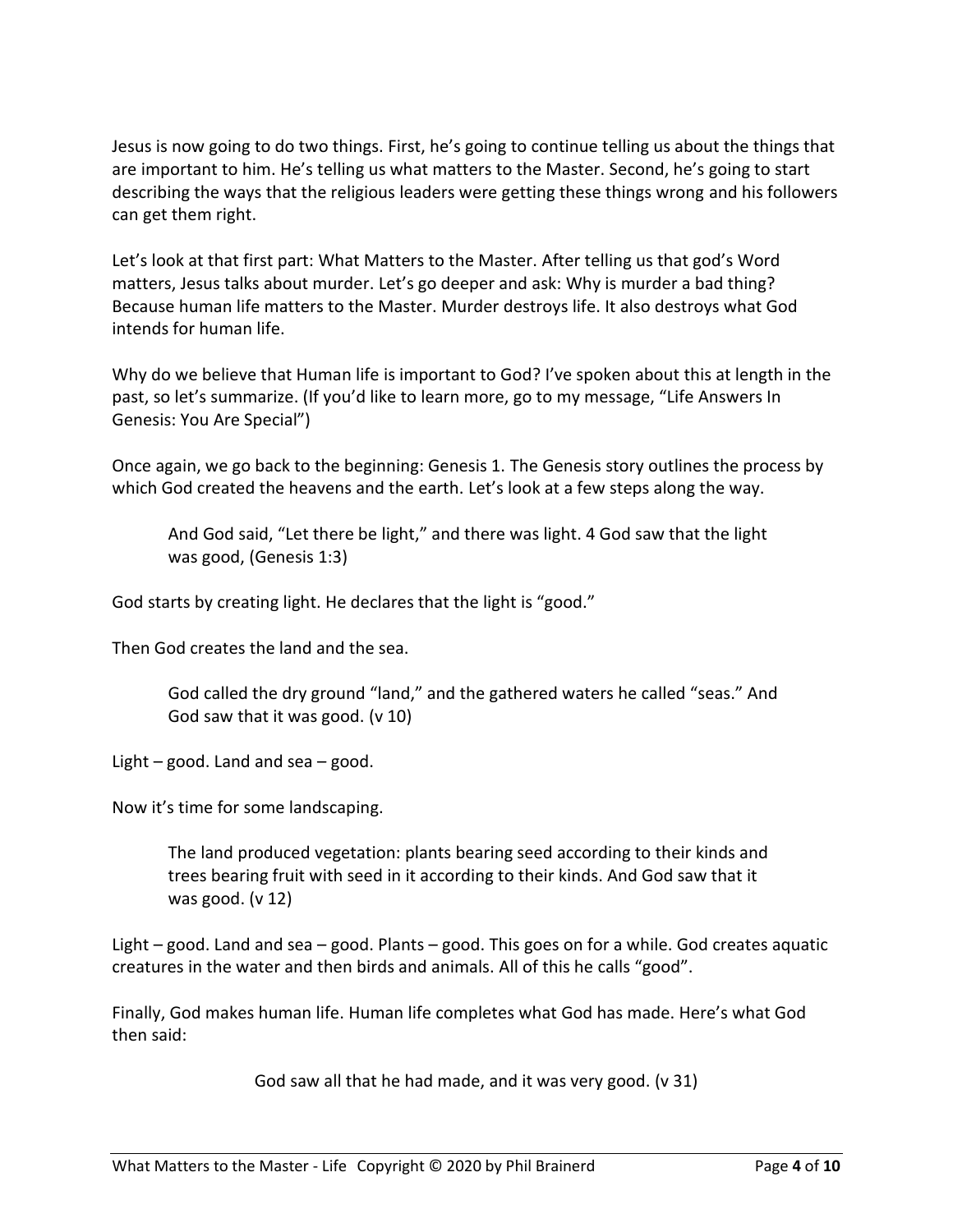Everything else – good. Add human life – very good. According to the Bible, human life is the pinnacle of the creation.

More than that, humans have a quality that makes them distinct: Humans are created in God's image.

> So God created mankind in his own image, in the image of God he created them; (Genesis 1:27)

Of all created things, only humans are made in God's image. This speaks to our purpose. This is what God intends for us. We don't just exist. We're not like rocks and plants and mountains and oceans. *We are like God.* From the moment of conception, humans hold a special status. And we're not just like God at the start. We are intended to become more like him in every moment of our existence.

We are very, very special. There is nothing else in the whole creation that is like humans. We could argue that the world was created first and foremost for the benefit of human beings. That's why Human life matters to the master.

However, there is a problem. Note: I'm going to have to summarize centuries of history in a few paragraphs. Humans have an enemy. He is the Devil or Satan. He is a fallen angel who heads armies of other fallen angels. He hates God, so he hates the thing that God loves the most. Here's what Jesus said about him in another place:

He was a murderer from the beginning, not holding to the truth, for there is no truth in him. When he lies, he speaks his native language, for he is a liar and the father of lies. (John 8:44)

The Devil hates humans. He wants us all dead. A big part of his work is lies. Among the things he's done over the ages, we could say that he is the one who came to our world and switched all the price tags. Whereas God values us highly, the devil thinks we're worthless. Sadly, a lot of humans have been fooled into accepting this.

What does that look like practically? It takes a lot of forms, but one is *anger.* We saw the first example of this in the story of Cain and Abel. This is another story that we've visited in the past, so again, we'll just summarize. Cain and Abel are the second generation of humans on the earth. They're the sons of Adam and Eve. We told in Genesis 4 that it came time to present sacrifices before the Lord. Here's how it went:

The Lord looked with favor on Abel and his offering, 5 but on Cain and his offering he did not look with favor. So Cain was very angry, and his face was downcast. (Genesis 4:4-5)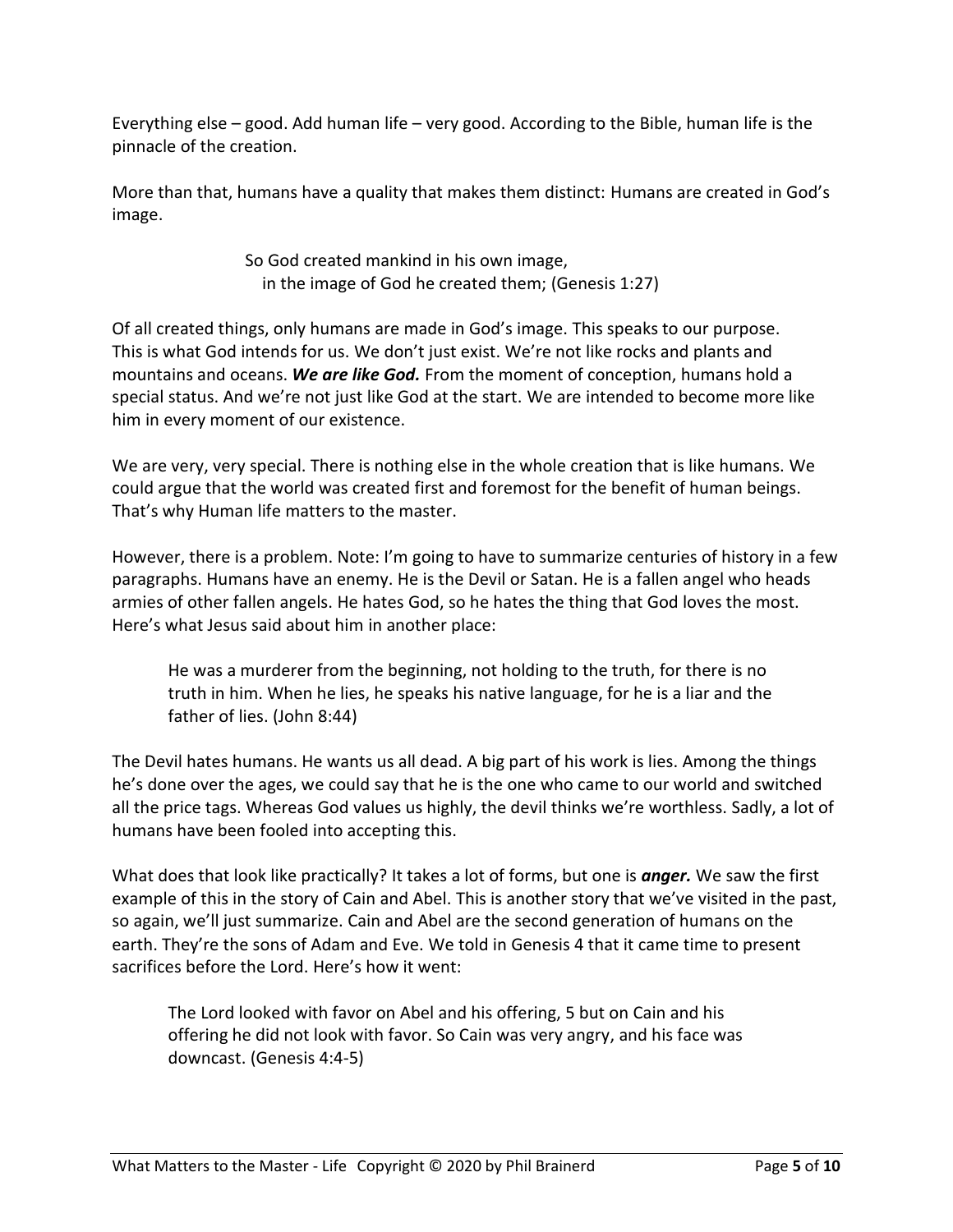God tries to encourage Cain:

6 Then the Lord said to Cain, "Why are you angry? Why is your face downcast? 7 If you do what is right, will you not be accepted? But if you do not do what is right, sin is crouching at your door; it desires to have you, but you must rule over it." (Genesis 4:6-7)

Many of you know the story. Cain was angry. He allowed his anger to become an entry way for sin. Sin took the form of violence, and Cain murdered his innocent brother.

So, we have a terrible problem. The problem is anger. Anger, when not controlled, leads to sin. This can lead to violence. Another way to say it: Sin makes us devalue human life. Sin clouds our eyes so that we don't see the value that God places on humans.

This problem got worse through the generations of humans that followed Adam and Eve. Eventually, God had to make provision for this. After the flood, God said these words to Noah:

> "Whoever sheds human blood, by humans shall their blood be shed; for in the image of God has God made mankind. (Genesis 9:6)

Later, this became part of the Ten Commandments: "You shall not murder." (Exodus 20:13)

So far, we've learned a series of principles.

- God highly values Human life. It's the reason he created our planet.
- Our enemy the Devil hates God, so he hates humans. He assigns humans no value they are to be eliminated. And he lies a lot.
- Sadly, many people allow sin to blind their eyes. Sin clouds our eyes so that we don't see the way God values human life.
- People become angry. Sometimes, this leads to violence.

Fast forward to the land of Israel in the days of Jesus. The religious leaders had become corrupt. They were religious leaders, but they weren't righteous. They had the Law and the Prophets, but they were misunderstanding those writings.

Let's read again:

You have heard that it was said to the people long ago, 'You shall not murder, and anyone who murders will be subject to judgment.' But I tell you that anyone who is angry with a brother or sister will be subject to judgment. (Matthew 5:21- 22)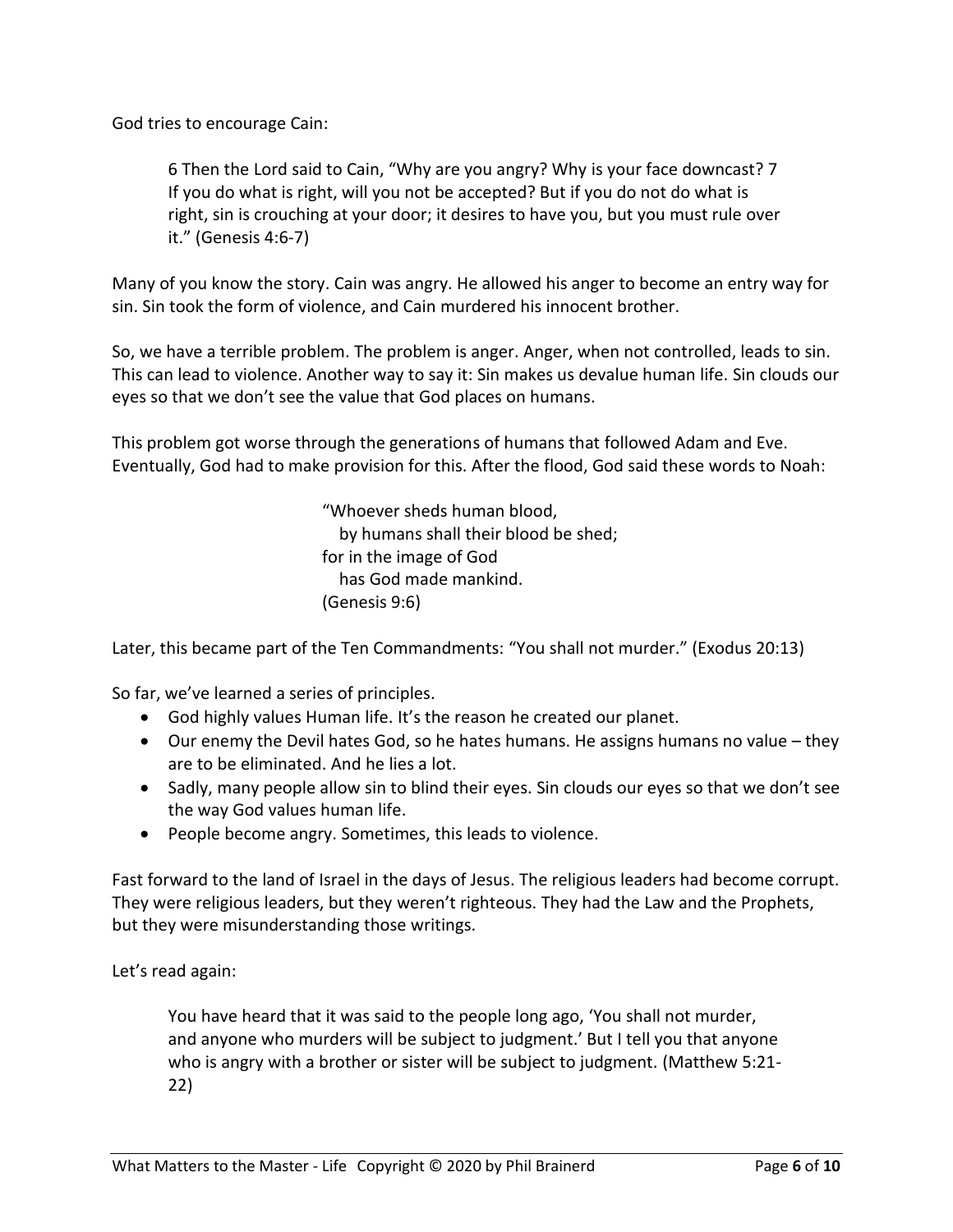Jesus introduces what many commentators call a "formula": "You have heard that is was said", "but I tell you". Here's why he had to do that. The Jewish people in the days of Jesus had a problem. The Law and the Prophets were written in Hebrew. However, most of the common people spoke a language called Aramaic. It was based on Hebrew, but different enough that many didn't understand when the Scripture was read. So, people had to trust the teachers. As we've been learning, the teachers didn't always get it right. They taught things, but Jesus needed to correct what people heard.

In this case, the Pharisees taught a rule, but they missed the principle on which the rule was based. As we learned, the Law of Moses does state, "You shall not murder". But it doesn't talk about a judgement (Some translations say "court").

The Pharisees and teachers of the Law focused solely on the penalty, but not the principle. The principle is that human life is valuable to God. Jesus says, "You want to talk about Judgement?" Human life is so valuable to God that it's even dangerous to let yourself get angry at another person.

That's scary. We all get angry, don't we? That's right, we all do. That's just one of the reasons why we need God's help. God's standards are much higher than ours. We live in a world where all the price tags got changed.

In some cases, we're the ones who changed them. God's standard is that humans are so valuable we must work to avoid being angry. We don't like that, so we change the price tag. We say, "Hey, everybody gets angry, right? So, it's OK." We don't understand that when we do that, we're diminishing human worth.

That's what the Pharisees did. They picked out the Scriptures that made them feel good. Most people haven't murdered anyone. So they picked out the verse that said "You Shall Not Murder", and moved on. They didn't teach about the places in the Scripture that pointed out the danger of anger.

Here's the problem: As we learned in our last session, there's something else that matters to God. It's our hearts. Your heart matters to the master. God wants us to have pure hearts - clean hearts.

Think about this: What stops us from murdering people? Lots of things. Maybe we fear getting caught? In that case, we fear punishment. Maybe we were taught by strict parents? If that's true, we fear a loss of approval. Maybe we think that if we try to hit someone, they may hit back? Now, we fear injury. In each of these cases, we all have bad hearts - Angry hearts. It's only fear that keeps us from hurting someone else. It's only the penalty that keeps us out of trouble.

Further, in each of these cases and more, we were raised in the environment where God placed us. So, whatever it is that keeps us from acting on our anger, it was given to us by God. In some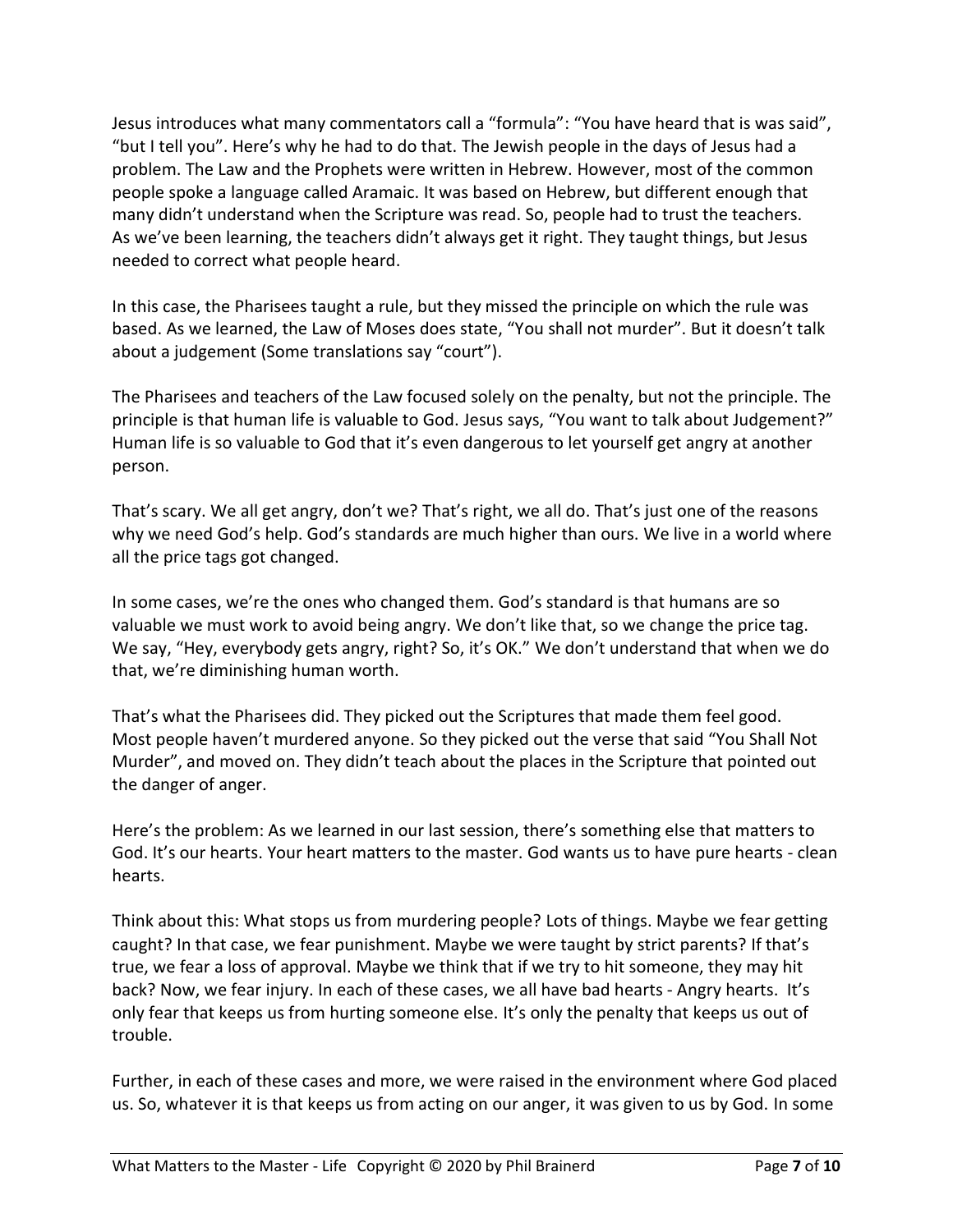cases, God withdraws his grace and doesn't give people restraints to their anger. Those people commit violence. In each of these cases, our hearts are all the same. We are all sinful. The difference between us and others who commit evil is that some receive a gift from God that restrains them.

So, the answer isn't to lower the standards. The answer isn't to join in on changing the price tags. The answer is to come before God and confess our anger as sin. The answer is to ask God to change our hearts so that we have the ability to forgive those who have caused us to be angry.

Our Lord himself is the example. When he went to the cross he was falsely accused. That would make me angry. He was beaten. He had thorns driven into his head. He was forced to carry his own heavy cross up a hill. He was nailed to that cross. He was mocked and spat upon by the crowd. If there was ever a time to say, "Hey, everybody gets angry", that would have been it. But here's what Jesus said:

Jesus said, "Father, forgive them, for they do not know what they are doing." (Luke 23:34)

Jesus looked out over a crowd of people who caused him so much pain, we can't even imagine. But he saw the value of the people in that crowd. He could have called for fire from heaven. Instead, he asked his Father to forgive them.

Jesus goes on telling his disciples how valuable human life is:

Again, anyone who says to a brother or sister, 'Raca,' is answerable to the court. And anyone who says, 'You fool!' will be in danger of the fire of hell. (Matthew 5:22)

OK. We get it. We won't kill anyone. That has a penalty. We won't even physically hurt someone. That has a penalty, too. *So, we'll just hurt them psychologically.*

Scholars aren't quite sure what the word "Raca" means. Some say it means, "empty head". Others say, "Block head". Others just say "worthless". These are all words that are intended to hurt.

'Fool' is a word that might have been used in the days of Jesus. Today we prefer words like 'idiot' and 'moron'. The result is the same. We're angry at someone, and we want to hurt them.

Right now, someone is ready to ask: "So, is there anything we can do when someone hurts us or others?"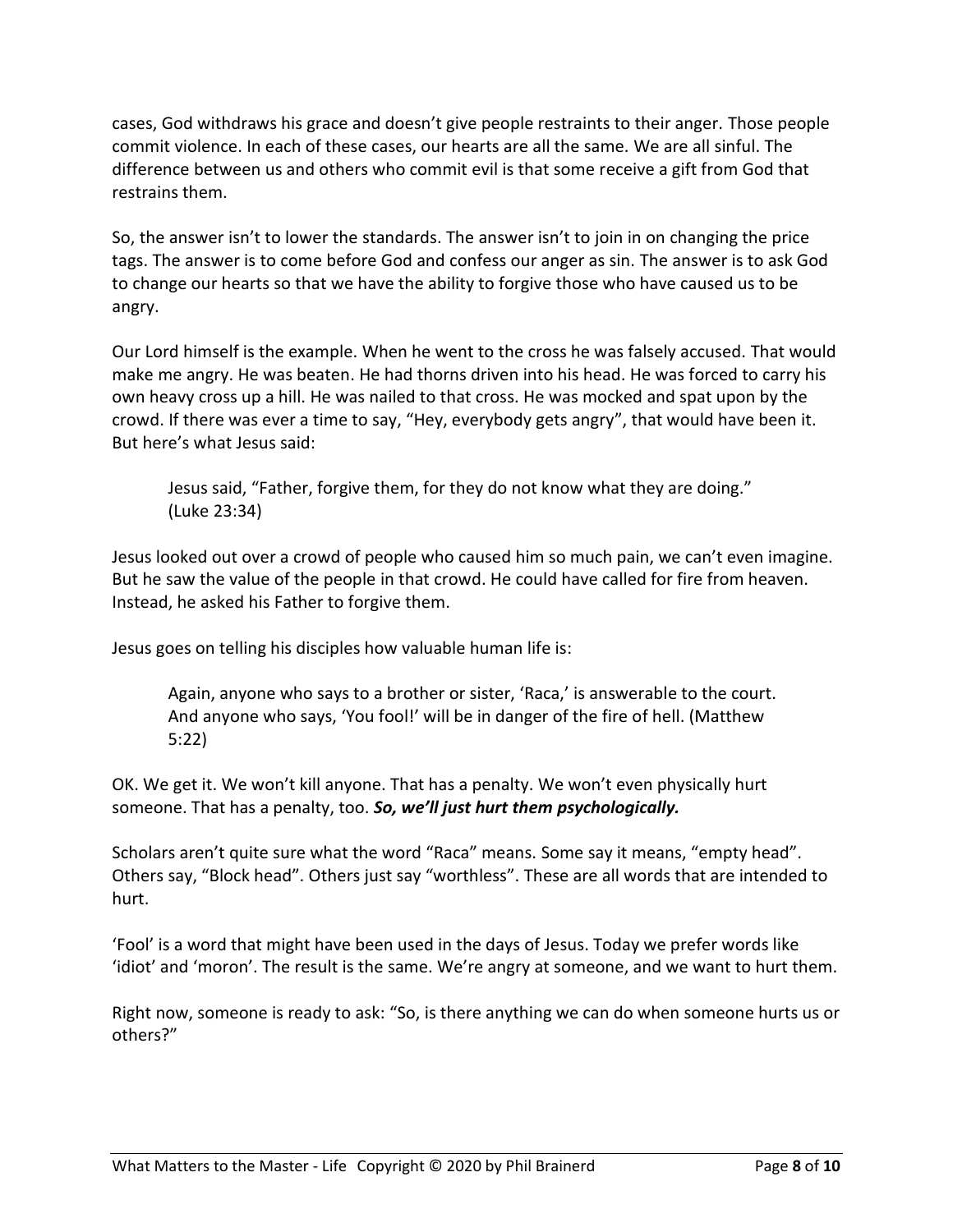Here are the things we can do. First, we need to understand that God's values are sometimes very different than ours. We need to accept this and take it to heart. We need to ask God to forgive us for our anger. We need to ask God to forgive others for their wrongs against us. -That's what Jesus did. We need to ask Got to forgive us for letting our anger cloud our hearts to the value of other humans.

Then, we take a deep breath. We need to ask God to give us a vision for how valuable other people are. In particular, the one who hurt you.

It's also OK to run. It's OK to remove yourself from situations where you're being hurt. - No masochists needed in church.

It's fair to inform someone they've done something that has hurt you or others - If your purpose in doing so is to build them up. It's fair to inform people that they're acting foolishly - If your purpose is to warn them that they're endangering themselves and others, and if your hope is to see them saved from their foolishness. That's different than blurting out insults.

Jesus gives us more motivation:

Therefore, if you are offering your gift at the altar and there remember that your brother or sister has something against you, leave your gift there in front of the altar. First go and be reconciled to them; then come and offer your gift. (Matthew 5:23-24)

Jesus wants this principle first and foremost for his disciples, the one who call each other "brother" and "sister". He wants the whole faith community to have right hearts. Jesus tells us that angry hearts hurt our ability to worship. We don't have our whole heart if a big piece of our heart is angry. Sometimes, we know that we're the one that hurt others. So, we're interfering with their worship. We may think we can hide our anger and our sin, but God sees.

Jesus uses an illustration from the religious life of the Jewish people. He's speaking to people in Galilee. If they wanted to make an offering at the temple, they had to travel about 5 days. This is so important Jesus says they should leave their offering and make the 5-day journey home. Then, travel 5 days back to make the offering.

Many relate this to Communion. If you realize you need to straighten out a bad relationship, will let the plate pass by. That's a good idea. Communion is for people with right hearts.

Jesus gives one more incentive:

Settle matters quickly with your adversary who is taking you to court. Do it while you are still together on the way, or your adversary may hand you over to the judge, and the judge may hand you over to the officer, and you may be thrown into prison. Truly I tell you, you will not get out until you have paid the last penny. (Matthew 5:25-26)